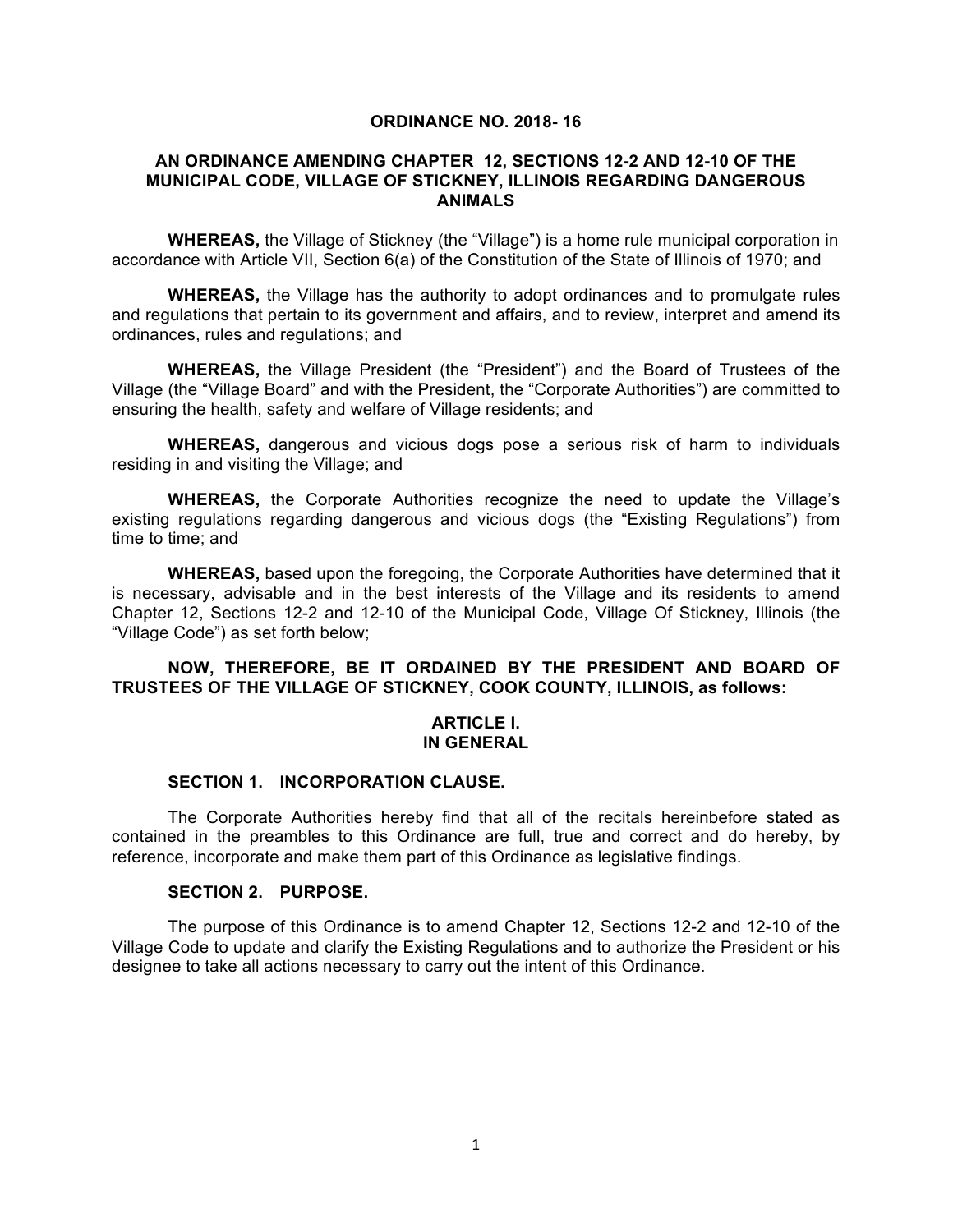### **ARTICLE II. AMENDMENT OF CHAPTER 12, SECTIONS 12-2 AND 12-10 OF THE MUNICIPAL CODE, VILLAGE OF STICKNEY, ILLINOIS**

### **SECTION 3.0. AMENDMENT OF CHAPTER 12, SECTION 12-2.**

That the Village Code is hereby amended, notwithstanding any provision, ordinance, resolution or Village Code section to the contrary, by amending Chapter 12, Section 12-2 as follows:

### **Sec. 12-2. - Definitions.**

The following words, terms and phrases, when used in this chapter, shall have the meanings ascribed to them in this section, except where the context clearly indicates a different meaning:

*Animal* means any living vertebrate creature except man.

*Animal capable of transmitting rabies* means all animals classified as mammals.

*Animal control warden* means the Stickney Township animal warden.

*Attack* means to inflict or attempt to inflict bodily harm to a person or a companion animal, to chase, pursue or to engage in other behavior that would cause a reasonable person to be fearful of bodily harm. An attack which involves multiple person(s) and/or companion animal(s) during the same incident or event shall be deemed one (1) attack for purposes of this division.

*Bird* means any flying vertebrate that is covered with feathers.

*Bite* means seizure of a person with the jaws or teeth of any cat, dog, or other mammal capable of transmitting rabies so that the person so seized has been wounded or pierced and further includes contact of the saliva of such cat, dog or other animal with any break or abrasion of the skin.

*Cat* means all members of the classification, Felis catus.

### *Companion animal* means a dog, cat or other animal owned by a person for companionship or amusement.

*Confined* means the restriction of the cat, dog or other animal at all times by the owner in a manner that will isolate the cat, dog or other animal from the public and other cats, dogs or other animals.

*Control* means any owned animal that is either secured by a leash or lead, or under voice control or within the premises of its owner, or confined within a crate or cage, or confined within a vehicle, or on the premises of another person with the consent of that person.

*Dangerous dog or vicious animal* means any dog animal, other than a police dog, which has known vicious propensities or which has been known to attack, bite or injure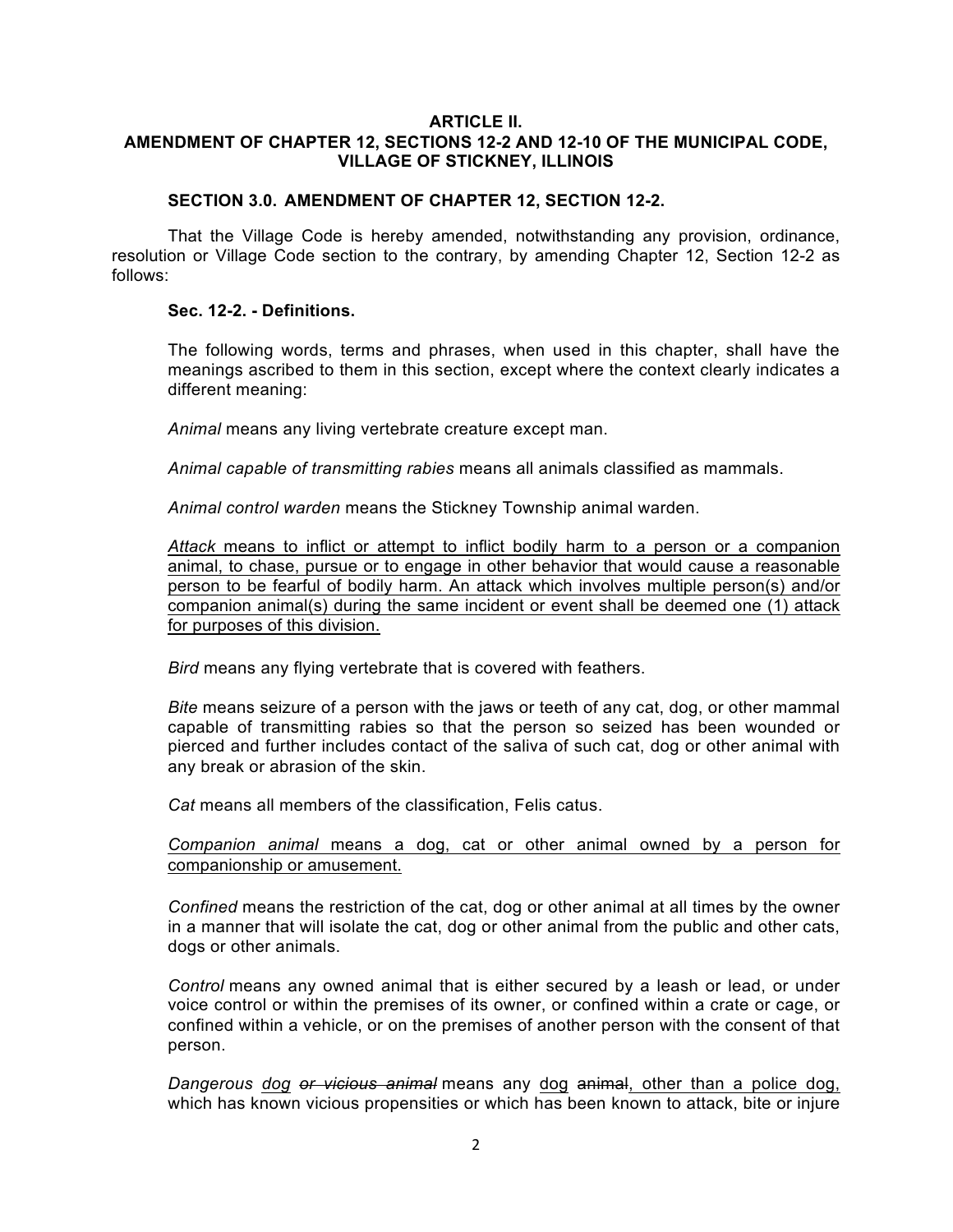any person who was peacefully conducting himself in any place where he may lawfully be or to attack, bite or injure any companion animal.

*Dog* means all members of the classification, Canis familiaris.

*Domestic animal* means any animal which has been domesticated by man so as to live and breed in a tame condition.

*Guard dog* means a dog used in a commercial business or by a municipal or police department for the purposes of patrol and protection.

*Guide dog* means a dog trained by a recognized organization to lead the legally blind or otherwise disabled individual.

*Inoculation against rabies* means the injection of a rabies vaccine approved by the state department of agriculture and administered by a licensed veterinarian in accordance with the company's recommendations for the vaccine used.

*Owner* means any person having the right of property in an animal, who keeps or harbors an animal, who has it in his care, acts as its custodian or who knowingly permits an animal to remain on or about any premises occupied by him unless possession is prohibited by federal or state laws. Native wildlife remaining on or about any premises shall not be included in this definition.

*Person* means any individual, firm, corporation, partnership, society, association or other legal entity, any public or private institution, municipal corporation, unit of local government or any other business unit.

*Physical injury* means the impairment of physical condition.

*Pound* means any facility licensed by the state department of agriculture and approved by the administrator for the purpose of enforcing this chapter and used as a shelter for seized, stray, homeless, abandoned or unwanted animals.

*Serious physical injury* means a physical injury that creates a substantial risk of death or that causes death, serious or protracted disfigurement, protracted impairment of health, impairment of the function of any bodily organ, or plastic surgery.

*Stray animal* means any owned animal that is not controlled.

*Vicious dog* means a dog, other than a police dog, that, without justification, attacks a person or a companion animal and causes serious physical injury or death or any individual dog that has been found to be a "dangerous dog" upon two (2) separate occasions, within any twenty-four (24) month period, but only after an administrative hearing.

*Voice control* means the immediate recall of a dog at the sound of the voice of the owner.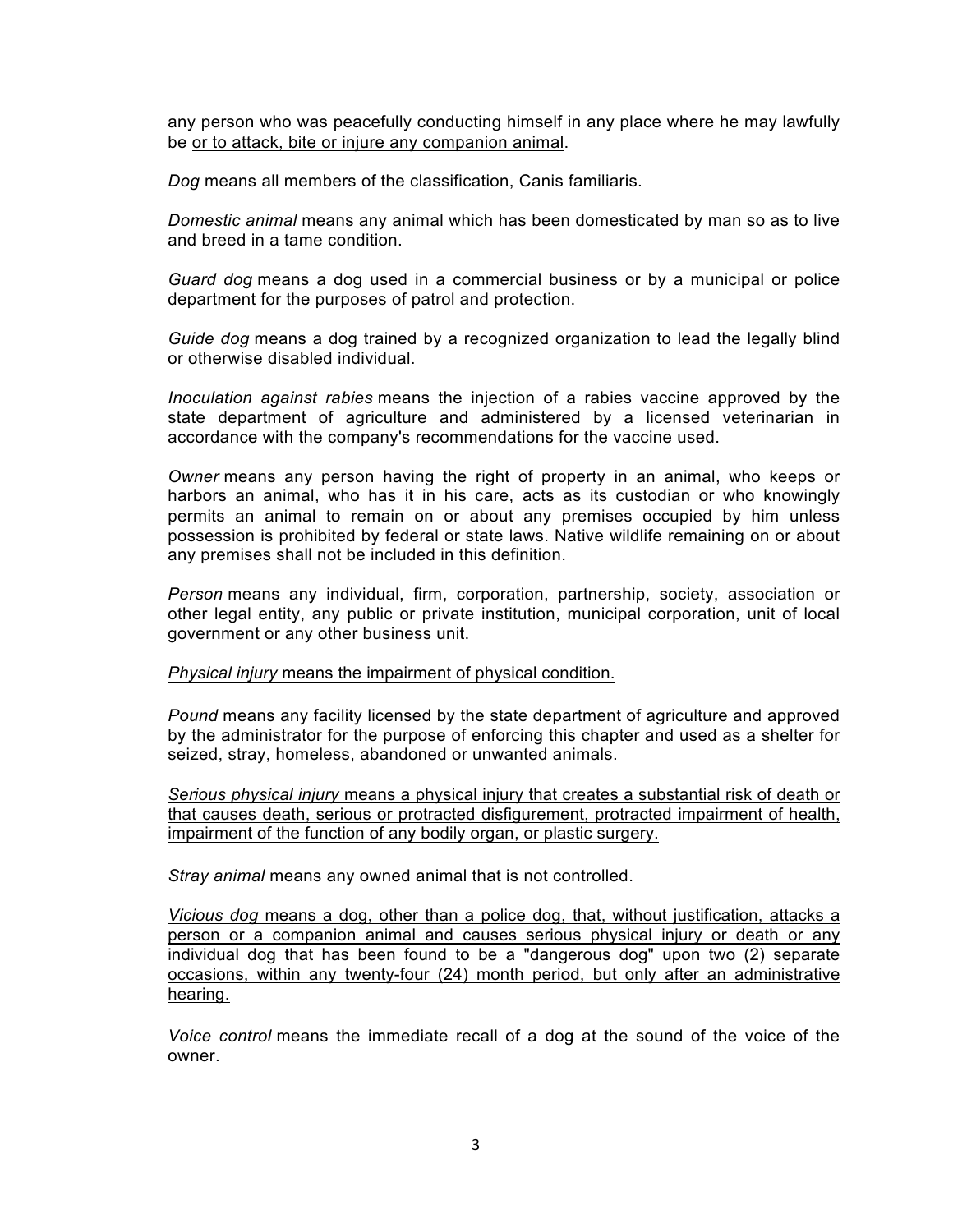# **SECTION 3.1. AMENDMENT OF CHAPTER 12, SECTION 12-10.**

That the Village Code is hereby amended, notwithstanding any provision, ordinance, resolution or Village Code section to the contrary, by amending Chapter 12, Section 12-10 as follows:

### **Sec. 12-10. - Dangerous or vicious animals.**

Dangerous or vicious animals shall be confined by the owner within a building or secure enclosure and shall be securely muzzled or caged whenever off the premises of its owner.

- (a) *Dangerous dogs.*
	- (1) *Dangerous dog determination.* After a dog attack, the Stickney Police Department, in conjunction with its designee, shall investigate whether there is reason to believe that the dog is a dangerous dog and shall prepare a report and forward the report. During the investigatory stage of the attack and pendency of the case:
		- a. The owner shall provide proof of inoculation against rabies.

b. The Village or its designee may require that the dog be confined. If required, the dog may be allowed out of confinement provided that the dog is restrained with a leash not exceeding six (6) feet in length and muzzled, but the muzzling shall not injure the dog or interfere with its vision or respiration, and shall be under the direct control and supervision of the owner or keeper of the dog, during the following circumstances only:

- 1. If it is necessary for the owner or keeper to obtain veterinary care for the dog;
- 2. In the case of an emergency or natural disaster where the dog's life is threatened; or
- 3. To comply with the order of a court of competent jurisdiction.

c. If the owner relocates the dog to a site other than the owner's residence, the owner shall notify the Village or its designee of the location of the dog and the measures taken that the dog is confined.

d. After a preliminary investigation, if there is probable cause that the conduct of the dog was not justified and if deemed appropriate under the circumstances and necessary for the protection of the public, the Village or its designee may impound the dog and may seek reimbursement from the owner for the cost and expense of impoundment.

 $(2)$  Upon completion of the report(s) of the attack, if the Chief of Police or designee has no reason to believe that the dog is a dangerous dog and the dog was ordered to be confined or was impounded, the restrictions placed on the dog during the investigatory stage of the attack shall be lifted and the owner notified. If the Chief of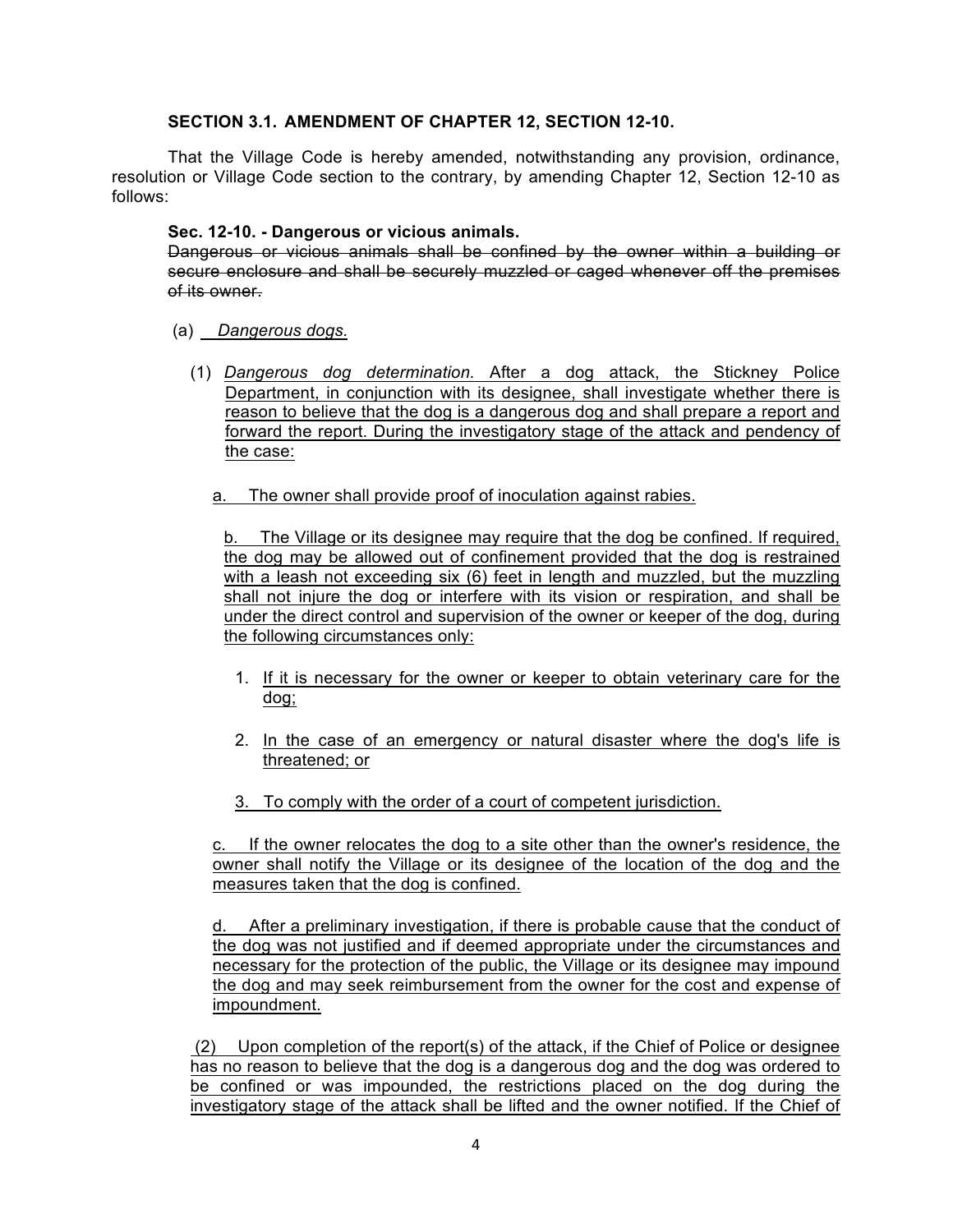Police has reason to believe that an individual dog is a dangerous dog, the Chief of Police shall issue notice to the dog's owner that an administrative hearing will be held to ascertain whether the dog in question is a dangerous dog. Unless lifted, restrictions placed on the dog during the investigatory stage of the attack shall remain. Notice to an adult co-owner of a dog shall be sufficient notice to all other co-owners of the dog. The notice shall be given at least seven (7) days prior to the hearing. The notice may be given by first class mail addressed to the residence of the owner. If the owner cannot be identified after reasonable inquiry, notice may be given by publication in a newspaper of general circulation or by posting a copy thereof on an entrance to the residence of the owner or the location where the dog is being kept. The notice shall contain the date, time and place of hearing, a description of the dog, and shall also generally describe the conduct of the dog that constitutes the basis of the investigation. If the owner provides proof of euthanization of the dog prior to the administrative hearing, the findings by the hearing officer shall indicate euthanization prior to the administrative hearing without a determination of whether the dog was dangerous.

(3) At the administrative hearing, the Village representative may interview any witnesses, including the owner, provide relevant information and submit any existing medical records, veterinary medical records or behavioral evidence. The owner shall also be permitted to interview witnesses, provide relevant information and present proof that the conduct of the dog was justified, including but not limited to those affirmative defenses set forth in subsection (a)(4). Testimony of a certified applied behaviorist, a board certified veterinary behaviorist, or another recognized expert may be relevant to determine whether the dog's behavior was justified. Hearsay shall be admissible.

(4) After the administrative hearing, if there is clear and convincing evidence, the hearing officer may find that the dog is a dangerous dog. The hearing officer may also decline to find the dog dangerous if the conduct of the dog was justified because:

- a. The threat, injury, or death was sustained by a person who at the time was committing a crime or offense upon the owner or custodian of the dog, or upon the property of the owner or custodian of the dog; or
- b. The injured, threatened, or killed person or companion animal was tormenting, abusing, assaulting, or physically threatening the dog or its offspring, or has in the past tormented, abused, assaulted, or physically threatened the dog or its offspring; or
- c. The dog was responding to pain or injury, or was protecting itself, its owner, custodian, or member of its household, kennel, or offspring; or
- d. If it is a professionally trained dog for law enforcement duties; or
- e. The dog is a guide dog for the blind or hearing impaired, or a support dog for the physically handicapped, provided an attack or injury to a person occurs while the dog is performing duties as expected; or
- f. For other reasons as specified by the hearing officer.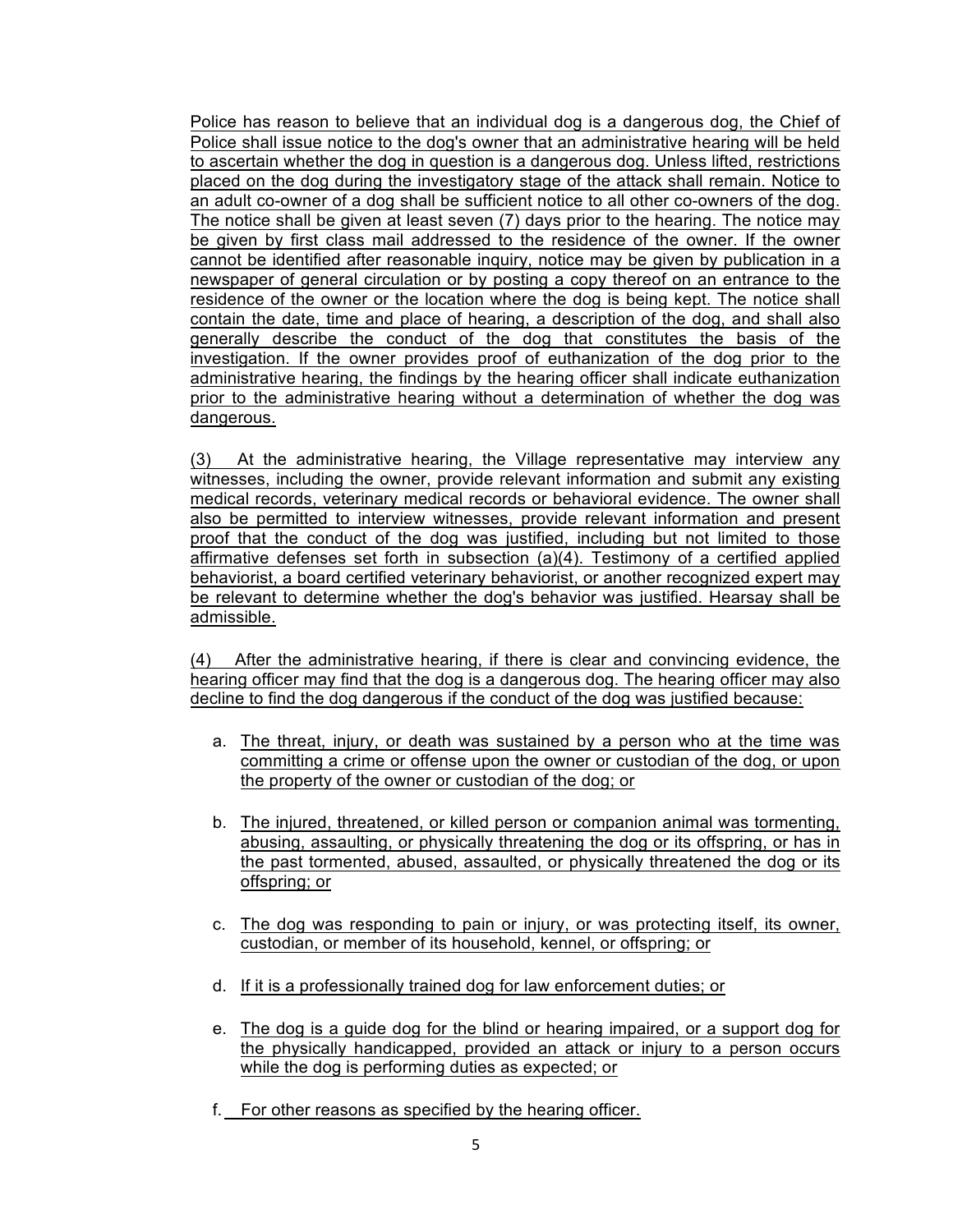The hearing officer shall issue an order to that effect that sets forth the basis for such determination and serve a copy thereof upon the owner. The order shall also reasonably inform the owner of the right to seek judicial review of the order.

(5) If a dog is determined to be dangerous, in addition to the requirements to keeping a dangerous dog as set forth in subsection (9), the hearing officer may order one (1) or more of the following as deemed appropriate under the circumstances and necessary for the protection of the public:

- a. Evaluation of the dog by a certified applied behaviorist, a board certified veterinary behaviorist, or another recognized expert in the field and completion of training or other treatment as deemed appropriate by the expert. The owner of the dog shall be responsible for all costs associated with evaluations and training ordered under this subsection.
- b. The dog shall be spayed or neutered within ten (10) days of the finding at the expense of its owner.
- c. Micro chipped, if not already. If the dog is currently micro chipped, proof of such must be filed with the Village or its designee.
- d. The dog shall be subject to enclosure during those times that the dog is not in the immediate control of its owner and outside of the owner's residence.
- e. Restrictions on the dog if the dog does not reside within the corporate limits of the Village.
- f. A fine in accordance with subsection (d).
- g. Reimbursement of the victim for expenses incurred as a result of the attack.
- h. In the event the owner does not comply by the date set by the hearing officer, the hearing officer may order the owner turn over custody of the dog to the animal control center and/or held by the animal control center at the owner's cost and expense.

The owner is prohibited from selling or giving away a dog that has been deemed dangerous without written notice to the Village or its designee, provided the owner can establish that suitable measures are in place to protect public health and safety at the new location.

(6) A determination by the hearing officer that a dog is a dangerous dog constitutes a final administrative decision for the purposes of judicial review thereof in accordance with law. Upon filing a notice of appeal, the hearing officer's order declaring the dog to be a dangerous dog may be stayed in whole or in part by a court of competent jurisdiction.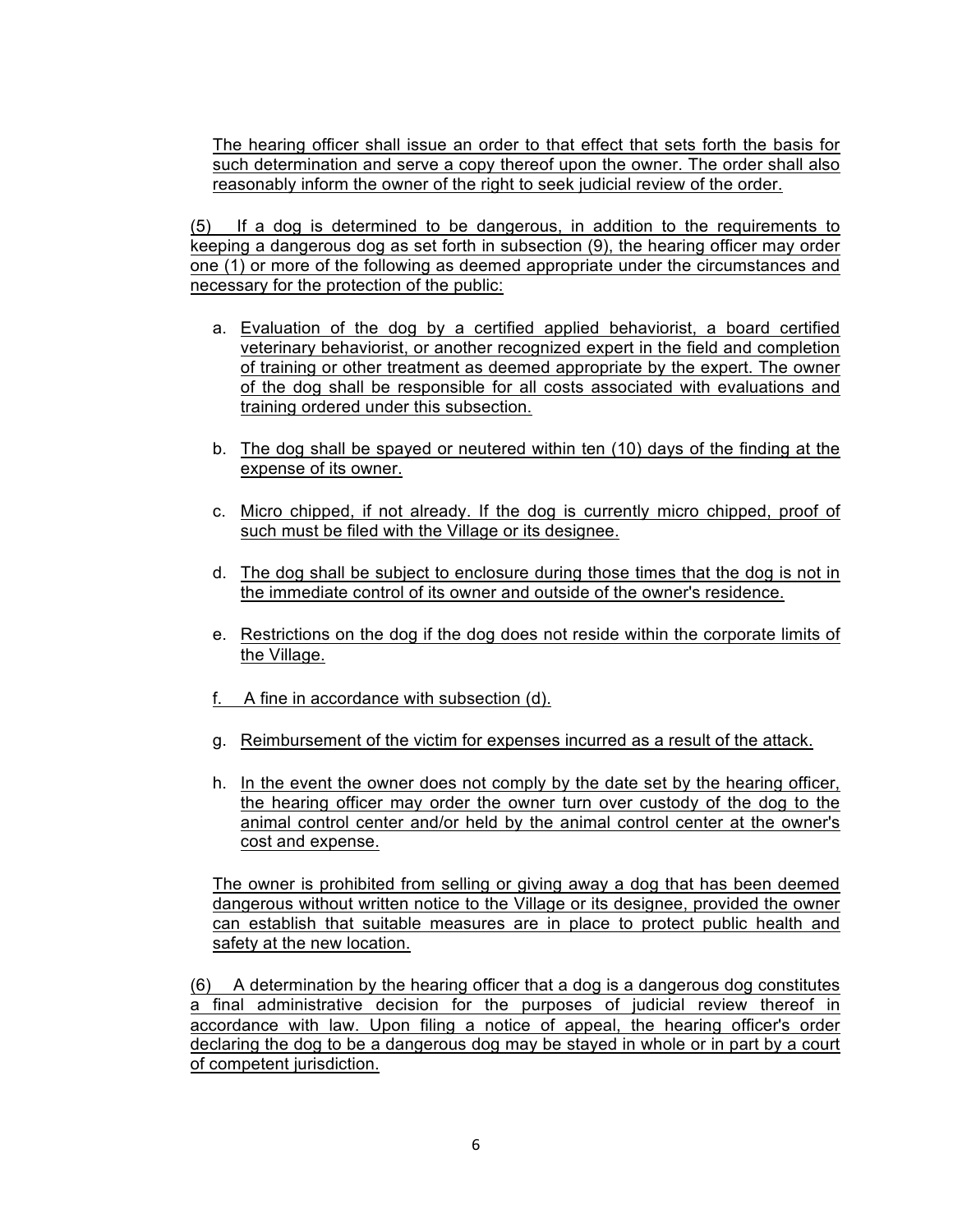(7) *Removal of dangerous dog designation in certain cases.* The owner of a dog which has been declared to be dangerous in a case which did not involve the biting or injury to a person or a companion animal may file a written request with the Village or its designee to remove the dangerous dog designation twenty-four (24) months after the dangerous dog declaration was issued. Upon the receipt of such a written request, the Village or its designee shall remove the dangerous dog designation for a dog found to be dangerous in a case which did not involve the biting or injury to a person or a companion animal if there have been no other violations of this chapter or other animal control regulations with respect to such dog and the owner of such dog since the date of designation as a dangerous dog.

(8) *Dangerous dog relocated into Village.* If a dog has been found to be a dangerous dog by a jurisdiction other than the Village and the owner wishes to relocate, either temporarily or permanently, the residence of the dog within the corporate limits of the Village, the owner of the dog shall notify the Village or its designee prior to relocating the dog into the Village.

(9) *Requirements for keeping a dangerous dog.* The following restrictions shall apply to dangerous dogs:

- a. *Use of leash and muzzle mandatory.* Whenever a dangerous dog is on public premises, the dog must be under direct control and supervision by an adult eighteen (18) years of age or older, restrained with a leash not exceeding six (6) feet in length and muzzled, but the muzzling shall not injure the dog or interfere with its vision or respiration.
- b. *Liability insurance.* Any person who keeps or maintains any dog which has been found to be a dangerous dog which temporarily or permanently resides within the corporate limits of the Village shall procure and keep in effect liability insurance with a policy limit of not less than one hundred thousand dollars (\$100,000.00). The liability insurance shall be issued by a company authorized to do business in the state and shall cover claims brought by third parties in connection with physical injury or property damage caused by the dog. A current certificate of insurance evidencing the coverage required by this section shall be filed with the Village or its designee. The owner shall also file updated certificates of insurance with the Village or its designee at the time the required insurance policies are renewed. If the owner allows the insurance to lapse, the dog will be impounded.
- c. *Required signage.* Any person who keeps or maintains any dog which has been found to be a dangerous dog must display in a prominent place on the premises where the dangerous dog is confined, and at each entrance to any outdoor enclosure where the dog is kept, clearly visible signage stating that a dangerous dog is kept on the premises. Each such sign shall be a noncombustible material, weather resistant and one (1) foot by one (1) foot in size with text not less than one (1) inch in height. The text of such sign shall read:

# WARNING: DANGEROUS DOG KEPT ON THE PREMISES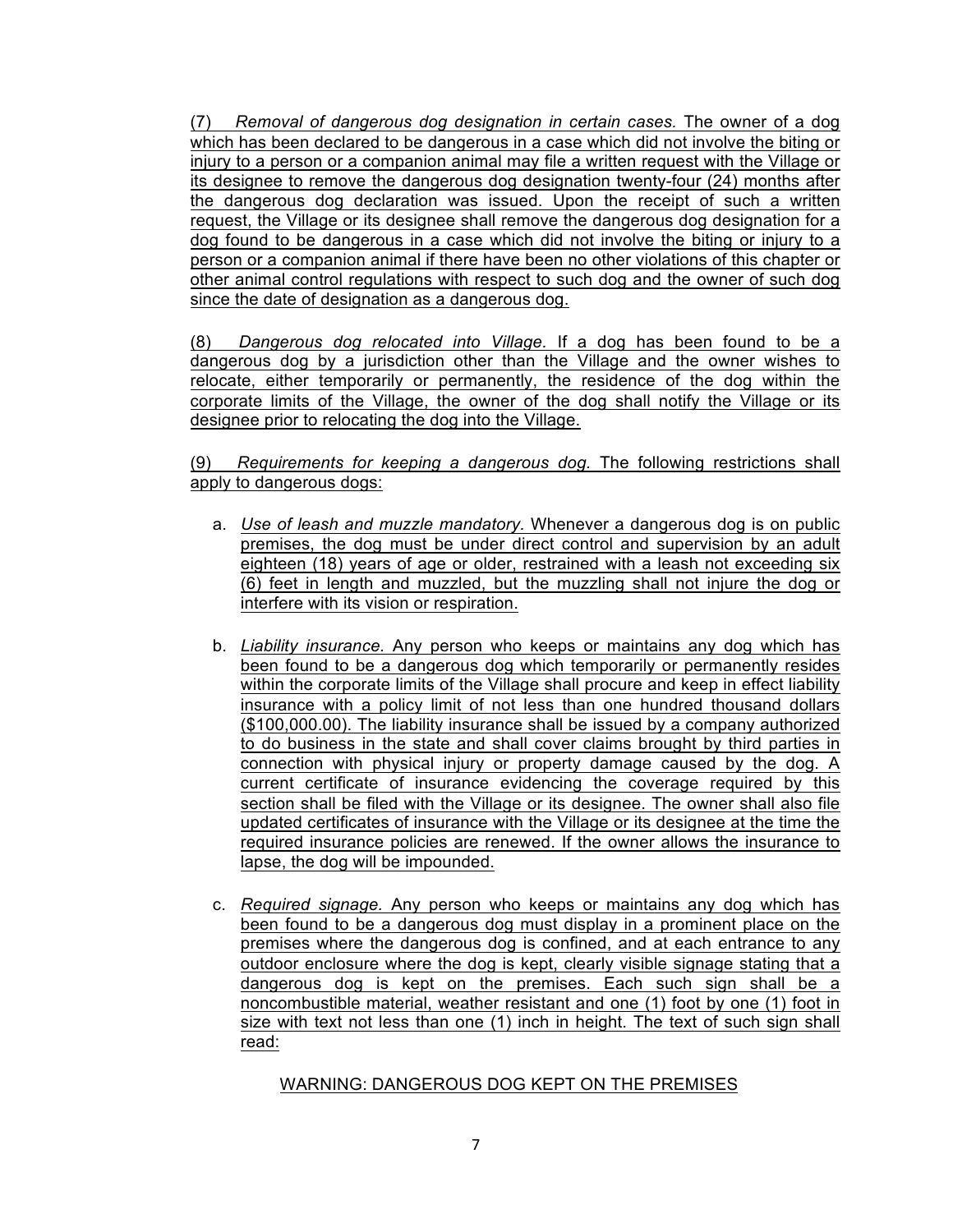- *(10) Dog park*. No dog which is determined to be dangerous shall be permitted at any public dog park within the Village. No dog park permit shall be issued for any dangerous dog.
- (b) *Vicious dogs.*
	- (1) *Vicious dog determination.* After a dog attack, the Stickney Police Department, in conjunction with its designee, shall investigate whether there is reason to believe that the dog is a vicious dog, prepare a report and forward the report to the Chief of Police. During the investigatory stage of the attack and pendency of the case:
		- a. The owner shall provide proof of inoculation against rabies.
		- b. The dog shall be confined by the owner. The dog may be allowed out of confinement provided that the dog is restrained with a leash not exceeding six (6) feet in length and muzzled, but the muzzling shall not injure the dog or interfere with its vision or respiration, and shall be under the direct control and supervision of the owner or keeper of the dog, during the following circumstances only:
			- 1. If it is necessary for the owner or keeper to obtain veterinary care for the dog;
			- 2. In the case of an emergency or natural disaster where the dog's life is threatened; or
			- 3. To comply with the order of a court of competent jurisdiction.
		- c. If the owner relocates the dog to a site other than the owner's residence, the owner shall notify the Village or its designee of the location of the dog and the measures taken that the dog is confined.
		- d. After a preliminary investigation, if there is probable cause that the conduct of the dog was not justified and if deemed appropriate under the circumstances and necessary for the protection of the public, the Village or its designee may impound the dog and may seek reimbursement from the owner for the cost and expense of impoundment.
	- (2) Upon completion of the report(s) of the attack, if the Chief of Police has no reason to believe that the dog is a vicious dog and the dog was ordered to be confined or was impounded, the restrictions placed on the dog during the investigatory stage of the attack shall be lifted and the owner notified. If the Chief of Police has reason to believe that an individual dog is a vicious dog, the Chief of Police or his designee shall issue notice to the dog's owner that an administrative hearing will be held to ascertain whether the dog in question is a vicious dog. Notice to an adult co-owner of a dog shall be sufficient notice to all other coowners of the dog. The notice shall be given at least seven (7) days prior to the hearing. The notice may be given by first class mail addressed to the residence of the owner. If the owner cannot be identified after reasonable inquiry, notice may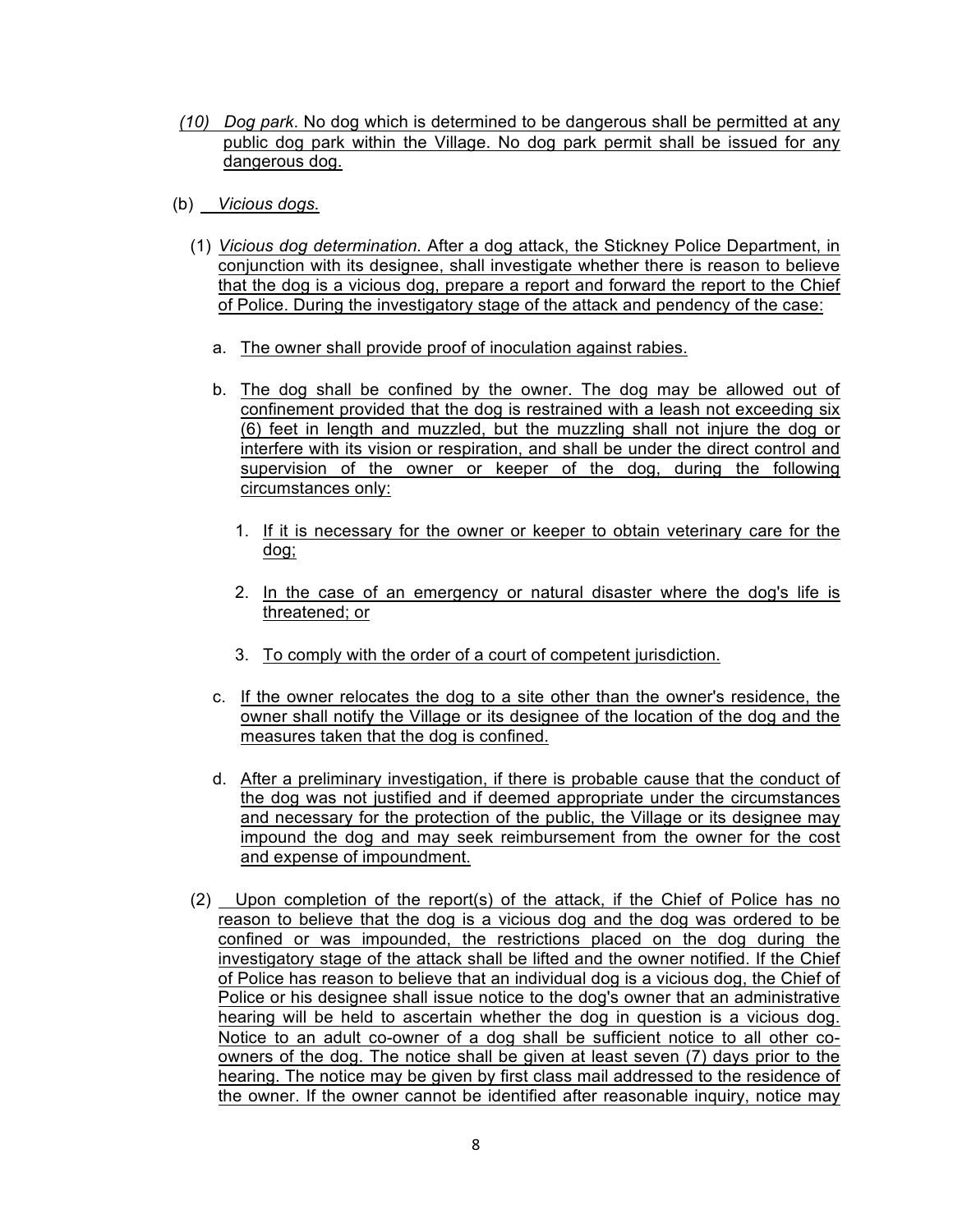be given by publication in a newspaper of general circulation in the Village or by posting a copy thereof on an entrance to the residence of the owner or the location where the dog is being kept. The notice shall contain the date, time and place of hearing, a description of the dog, and shall also generally describe the conduct of the dog that constitutes the basis of the investigation. If the owner provides proof of euthanization of the dog prior to the administrative hearing, the findings by the hearing officer shall indicate euthanization prior to the administrative hearing without a determination of whether the dog was vicious.

- (3) At the administrative hearing, the Village representative may interview any witnesses, including the owner, provide relevant information and submit any existing medical records, veterinary medical records or behavioral evidence. The owner shall also be permitted to interview witnesses, provide relevant information and present proof that the conduct of the dog was justified, including but not limited to those affirmative defenses set forth in subsection (c)(5). Testimony of a certified applied behaviorist, a board certified veterinary behaviorist, or another recognized expert may be relevant to determine whether the dog's behavior was justified. Hearsay shall be admissible.
- (4) At the administrative hearing to determine whether a dog who has been deemed dangerous on two previous occasions should be deemed vicious, the hearing officer shall consider, but not be limited to, the following factors: whether the incidents occurred on or off the owner's property, whether a bite was latch or a bite and release, and whether the bite was to a dog, human, or both.
- (5) After the administrative hearing, if there is clear and convincing evidence, the hearing officer may find that the dog is (a) a vicious dog, (b) that the conduct of the dog does not rise to the level of being a vicious dog but instead find that the dog is a dangerous dog, or (c) decline to find the dog dangerous or vicious if the conduct of the dog was justified because:
	- a. The threat, injury, or death was sustained by a person who at the time was committing a crime or offense upon the owner or custodian of the dog, or upon the property of the owner or custodian of the dog;
	- b. The injured, threatened, or killed person or companion animal was tormenting, abusing, assaulting, or physically threatening the dog or its offspring, or has in the past tormented, abused, assaulted, or physically threatened the dog or its offspring;
	- c. The dog was responding to pain or injury, or was protecting itself, its owner, custodian, or member of its household, kennel, or offspring;
	- d. If the dog is professionally trained for law enforcement duties;
	- e. The dog is a guide dog for the blind or hearing impaired, or a support dog for the physically handicapped, provided an attack or injury to a person occurs while the dog is performing duties as expected; or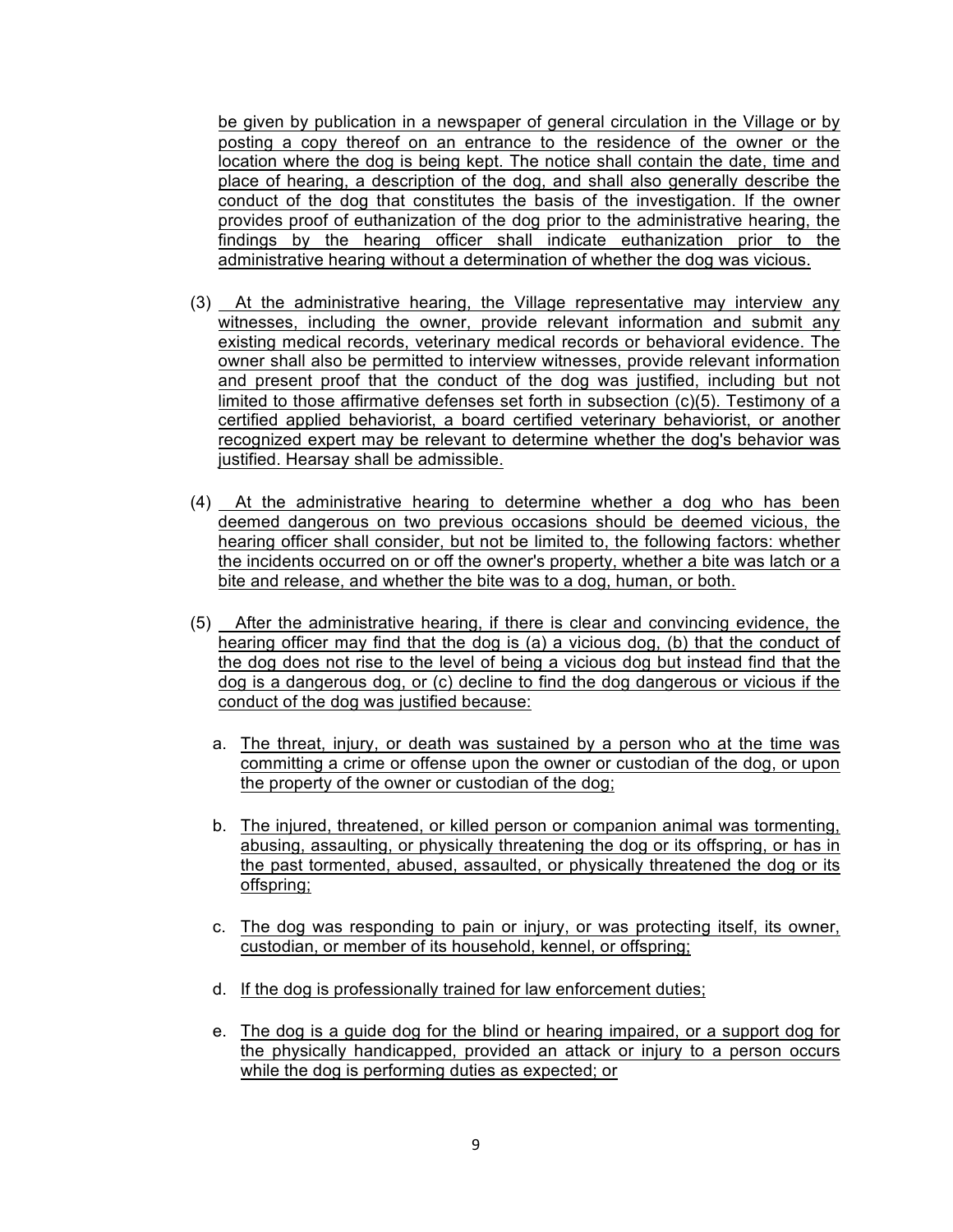f. For other reasons as specified by the hearing officer.

The hearing officer shall issue an order to that effect and that sets forth the basis for such determination. A copy of the order shall be served upon the owner. The order shall also reasonably inform the owner of the right to seek judicial review of the order.

- (6) If a dog is determined to be vicious, the hearing officer may impose a fine in accordance with subsection (d), as deemed appropriate under the circumstances, reimbursement of the victim for expenses incurred as a result of the attack, and shall order euthanization of the dog. Unless lifted, restrictions placed on the dog during the investigatory stage of the attack shall remain until such time as the owner provides proof of euthanization to the Village or its designee. If the owner fails to euthanize the dog within the specified time period and provide proof to the Village or its designee of the euthanization of the dog, the Village Police Department or its designee may take control of the dog and deliver the dog to an animal control center for euthanization. Any dog that is determined to be vicious may be voluntarily turned over to the Village for euthanization at no cost to the owner.
- (7) *Appeal.* A determination by the hearing officer that a dog is a vicious dog constitutes a final administrative decision for the purposes of judicial review thereof in accordance with law. Upon filing a notice of appeal, the hearing officer's order declaring the dog to be a vicious dog may be stayed in whole or in part by a court of competent jurisdiction. The owner of a dog found to be vicious may file an appeal against the Village in the circuit court within thirty-five (35) days of notification of the determination for a de novo hearing on the determination. The owner shall also notify the Village or its designee within said thirty-five (35) days of an appeal. The proceeding shall be conducted as a civil hearing pursuant to the Illinois code of civil procedure. Until the order has been reviewed, and at all times during the appeal process, the owner shall comply with the requirements as set forth herein. The owner of the dog shall be responsible for all fees associated with the appeal and/or holding of the dog while the appeal takes place.
- (8) *Vicious dog relocated into the Village.* If a dog has been found to be a vicious dog by a jurisdiction other than the Village and the owner wishes to relocate, temporarily or permanently, the residence of the dog within the corporate limits of the Village, the owner of the dog shall notify the Village or its designee prior to relocating the dog into the Village. The following restrictions shall apply to a vicious dog:
	- a. *Use of leash and muzzle mandatory.* Whenever a vicious dog is on public premises, the dog must be under direct control and supervision by an adult eighteen (18) years of age or older, restrained with a leash not exceeding six (6) feet in length and muzzled, but the muzzling shall not injure the dog or interfere with its vision or respiration.
	- b. *Liability insurance.* It shall be unlawful for any person to keep or maintain any dog which has been found to be a vicious dog unless the owner of the dog procures and keeps in effect occurrence-based liability insurance with a policy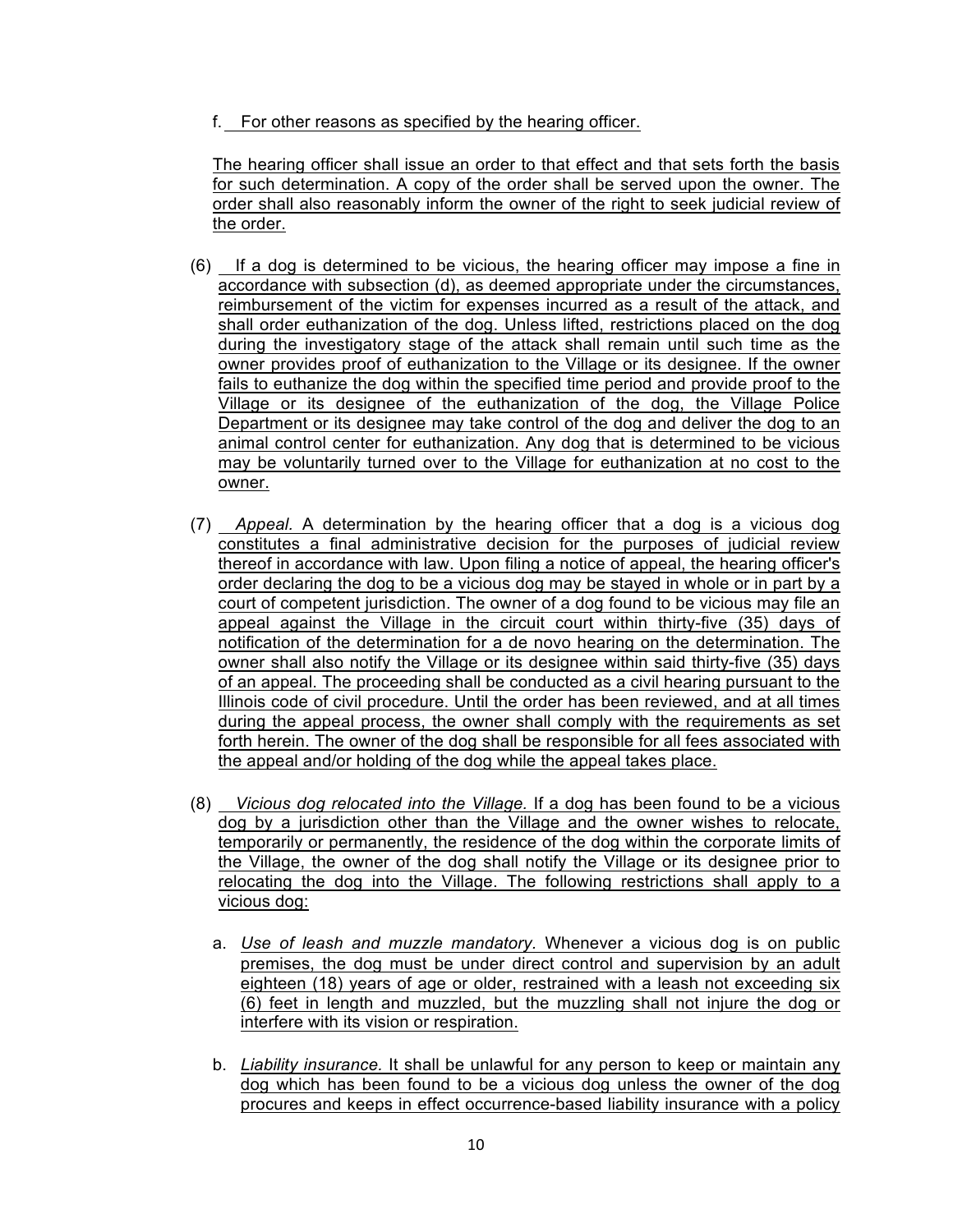limit of not less than one hundred thousand dollars (\$100,000.00). The liability insurance shall be issued by a company authorized to do business in Illinois and shall cover claims brought by third parties in connection with physical injury or property damage caused by the vicious dog. A current certificate of insurance evidencing the coverage required by this section shall be filed with the Village or its designee. The owner shall also file updated certificates of insurance with the Village or its designee at the time the required insurance policies are renewed.

c. *Required signage.* Any person who keeps or maintains a vicious dog must display in a prominent place on the premises where the dangerous dog is confined, and at each entrance to any outdoor enclosure where the dog is kept, clearly visible signage stating that a vicious dog is kept on the premises. Each such sign shall be a noncombustible material, weather resistant and one foot by one foot (1' x 1') in size with text not less than one inch (1") in height. The text of such sign shall read:

# WARNING: VICIOUS DOG KEPT ON THE PREMISES

- (9) A vicious dog may be given to the Village or its designee for euthanization at no cost to the owner.
- (10) *Dog park.* No dog which is determined to be vicious shall be permitted at any public dog park within the Village. No dog park permit shall be issued for any vicious dog.
- (c) *Enforcement.*
	- (1) *Violations and penalties.* Any person who violates the provisions of this section shall be subject to a fine of not less than \$500.00 and not more than \$750.00. Every day that a violation continues shall be considered a separate offense.
	- (2) Any person who fails to turn over a dog at the request of the Village or its designee shall be subject to a fine of not less than \$500.00 per day and/or any other appropriate action at law or in equity. Any person who relocates a dog that has been deemed dangerous or vicious during the pendency of a case to a location other than the owner's residence and fails to notify the Village or its designee of the location of the dog and the measures taken that the dog is confined in an enclosure shall be subject to a fine of not less than \$500.00 per day and/or any other appropriate action at law or in equity.
	- (3) *Civil enforcement.* The Village Attorney may commence any appropriate action at law or in equity to enforce the provisions of this section or any order of the Chief of Police and to protect against any violation thereof. A showing of inadequate remedy at law or irreparable harm shall not be needed to obtain and injunction or restraining order. These remedies shall be in addition to the penalties set forth elsewhere in this subsection. In the event the Village prevails in such an action, it shall be entitled to a judgment for court costs and reasonable attorney's fees.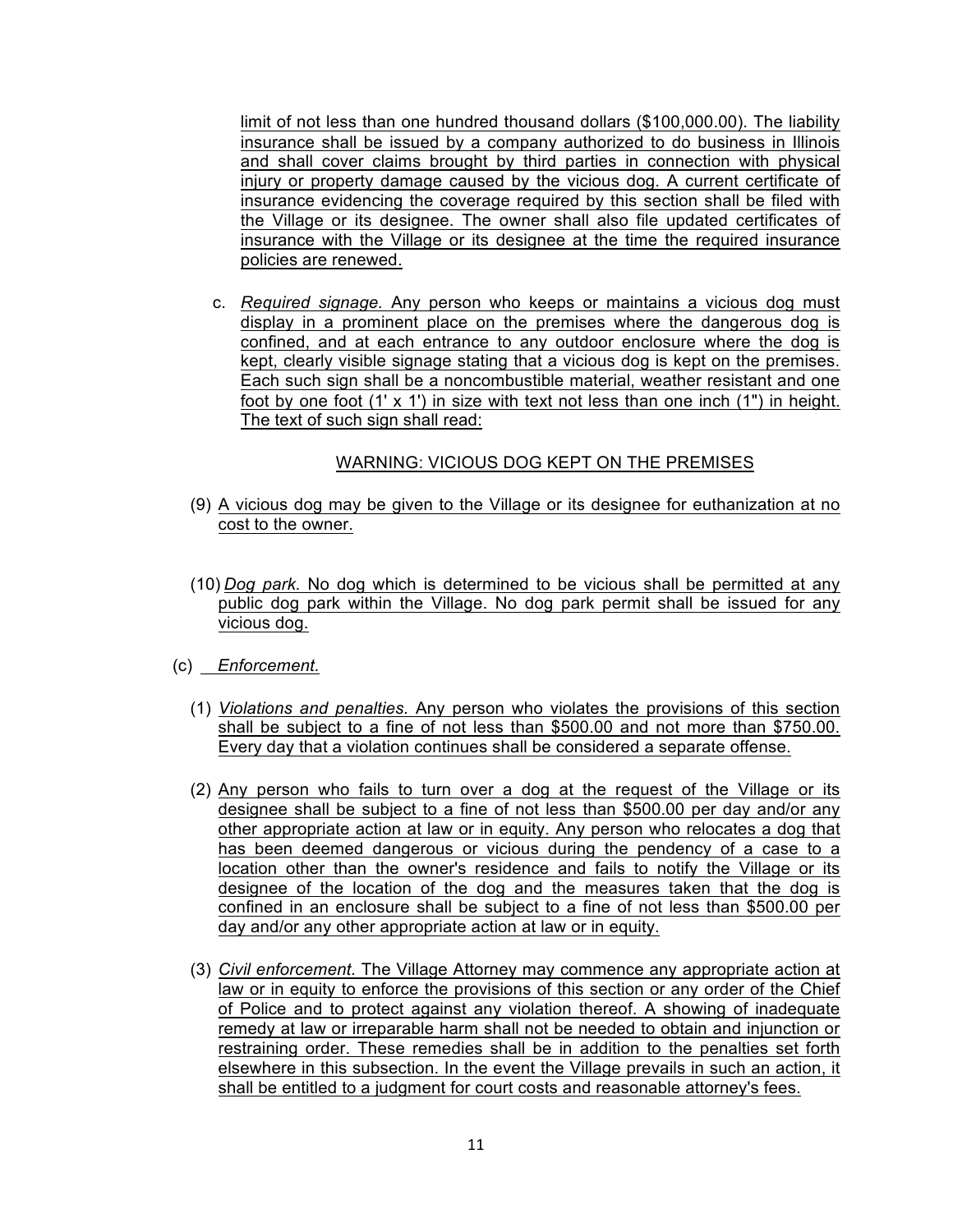(4) *Animal Control Act.* The powers granted herein are in addition to those set forth in the Animal Control Act (510 ILCS 5/1), as amended, or other laws.

# **SECTION 3.2. OTHER ACTIONS AUTHORIZED.**

The officers, employees and/or agents of the Village shall take all action necessary or reasonably required to carry out, give effect to and consummate the amendments contemplated by this Ordinance and shall take all action necessary in conformity therewith. The officers, employees and/or agents of the Village are specifically authorized and directed to draft and disseminate any and all necessary forms or notices to be utilized in connection with the intent of this Ordinance.

#### **ARTICLE III. HEADINGS, SAVINGS CLAUSES, PUBLICATION, EFFECTIVE DATE**

### **SECTION 4. HEADINGS.**

The headings of the articles, sections, paragraphs and subparagraphs of this Ordinance are inserted solely for the convenience of reference and form no substantive part of this Ordinance nor should they be used in any interpretation or construction of any substantive provision of this Ordinance.

### **SECTION 5. SEVERABILITY.**

The provisions of this Ordinance are hereby declared to be severable and should any provision of this Ordinance be determined to be in conflict with any law, statute or regulation by a court of competent jurisdiction, said provision shall be excluded and deemed inoperative, unenforceable and as though not provided for herein and all other provisions shall remain unaffected, unimpaired, valid and in full force and effect.

# **SECTION 6. SUPERSEDER.**

All code provisions, ordinances, resolutions, rules and orders, or parts thereof, in conflict herewith are, to the extent of such conflict, hereby superseded.

### **SECTION 7. PUBLICATION.**

A full, true and complete copy of this Ordinance shall be published in pamphlet form or in a newspaper published and of general circulation within the Village as provided by the Illinois Municipal Code, as amended.

# **SECTION 8. EFFECTIVE DATE.**

This Ordinance shall be effective and in full force ten (10) days after its passage and approval.